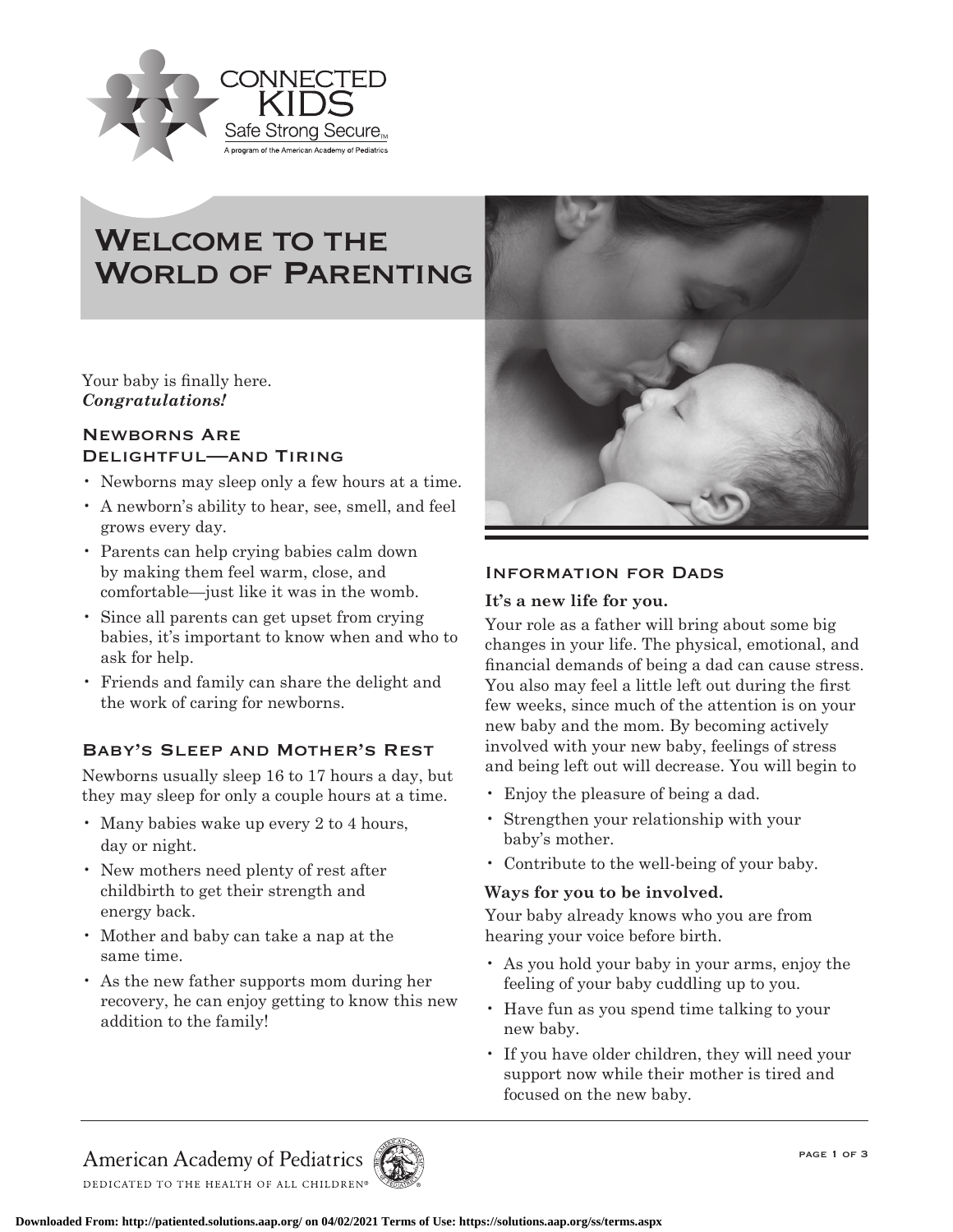



# WHEN YOUR BABY CRIES A LOT

Sometimes we just don't know why babies are crying! So, what can you do? Think about what it was like when your baby was in the womb, and try to create a similar experience.

- **Calmly hold** your baby close to your shoulder or chest—inside the womb, it was warm and close.
- **Swaddle** (wrap) your baby in a blanket toward the end of pregnancy, it was very crowded.
- **Quietly sing or talk** to your baby, softly play calm music—voices heard through the womb were very comforting.
- **Gently rock** your baby or go for a quiet walk—before birth, your baby was used to quietly floating.

There will be a few times when babies will continue to cry until either sleep finally arrives or they become quiet yet alert.

Comforting babies when they cry does not spoil them. In fact, many babies learn how to calm themselves just by knowing that someone will calm them.

Sometimes, babies will continue to fuss after parents have tried everything! They are crying because they have had all the excitement that they can handle for now. This is when it's best to **quietly hold your baby, or put your baby in a safe place, like the crib, and wait until all is calm.**

# Crying Babies Upset Their **PARENTS**

All parents get upset when their baby cries. With all this crying, try to stay patient. Your baby can sense when you are upset or tense.

After trying all the ways that usually calm your baby, it's OK to let your baby cry. It's OK to place your baby, faceup, in the crib to calm down. It's OK to let your baby cry sometimes and give yourself time to calm down. Do something that you enjoy and find calming—have a cup of tea or coffee, listen to music, call a friend or spouse, read, or meditate. These feelings of stress are natural and will pass.

If your baby's crying is getting to be too much—and it does get to this point for many parents—reach out for help. Talk with a friend or relative who has been through this, or call your pediatrician.

# *Never yell at, hit, or shake your baby!*

# Information For New Moms

Becoming a parent brings big changes to your life—more than you might have imagined!

# **You may feel tired much of the time.**

Your body is recovering from pregnancy and childbirth. At times, you may wonder if you will be able to make it through the first month. This is common and normal. Let family and friends help out with meals, shopping, cleaning, and if you have other children, taking care of them. Don't feel that you need to entertain visitors as well!

#### **You may have wild mood swings.**

As your body begins to adjust, you may go from great highs to hopeless lows. This is common during the first weeks after giving birth, but please let people know if you feel down or overwhelmed.